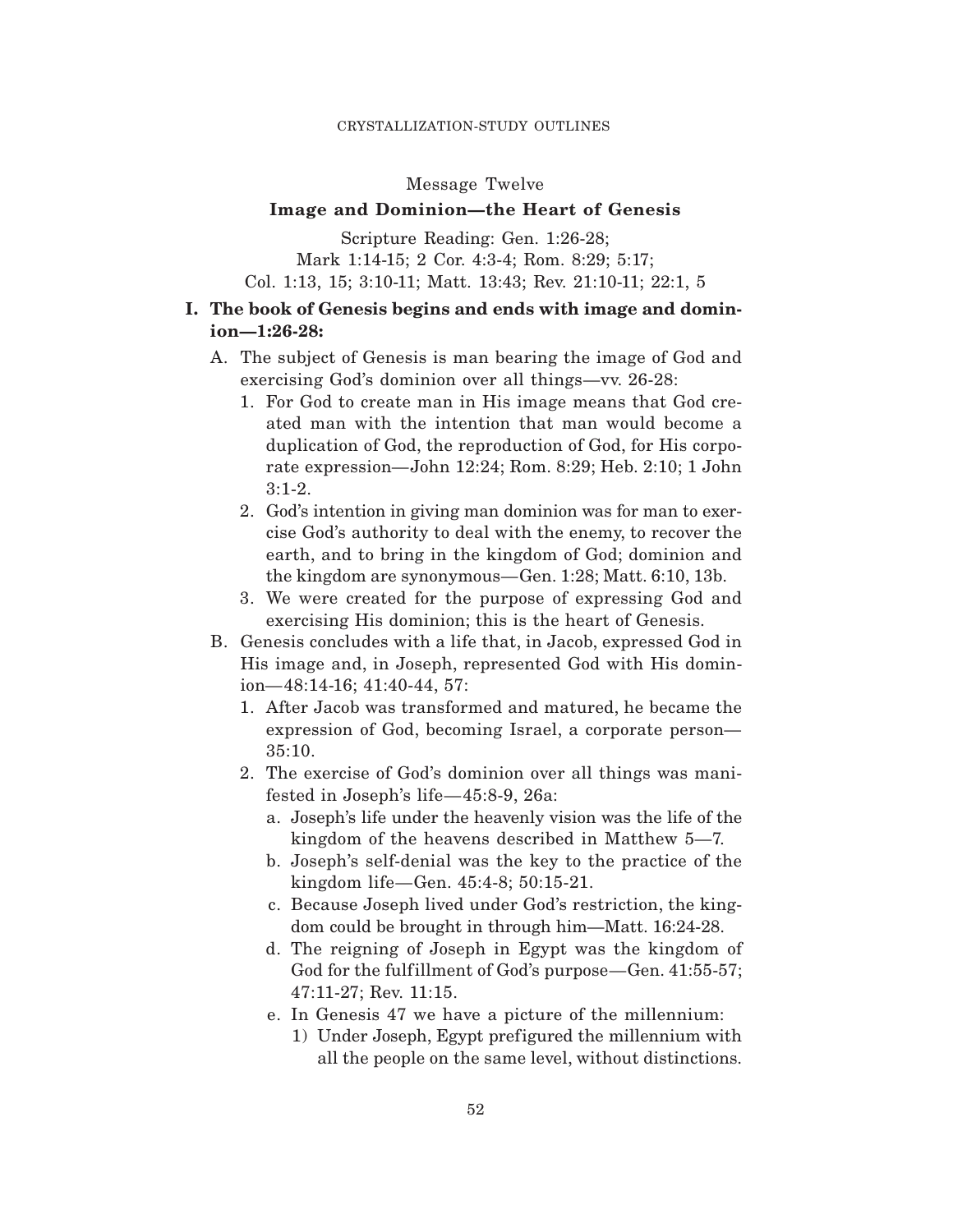#### GENESIS (3)

Message Twelve (continuation)

- 2) Under Joseph's rule, the whole land of Egypt became a land of enjoyment:
	- a) All the people were enjoyers on the same level because everyone and everything was under Joseph—vv. 14-21.
	- b) This is a picture of the millennium, where everything will be under the Lord's hand—Psa. 24:1.
- **II. The matters of image and dominion, presented as seeds in Genesis, are developed and consummated in the New Testament:**
	- A. Christ's incarnation and God-man living fulfilled God's intention in His creation of man—Gen. 1:26-27; Luke 1:31-32, 35; 2:40, 52:
		- 1. The incarnation of Christ and His God-man living are closely related to God's purpose that man would receive Him as life and express Him in His attributes—Gen. 1:26; 2:9; Acts 3:14a; Eph. 4:24.
		- 2. When Christ came, He brought the kingdom of God with Him; the kingdom subdues rebellion, casts out demons, heals the sick, and raises the dead—Luke 17:21; Matt. 12:28; Mark 4:35—5:43.
	- B. Whereas in Genesis 1 image precedes dominion, in the gospel the order is reversed, and dominion comes before image, because man has fallen from God's dominion and must repent— Mark 1:1, 14-15; Matt. 4:17:
		- 1. Through the gospel of the kingdom, God brings rebellious people under the ruling of His authority so that they may become His kingdom and be ruled by His authority—24:14; Rev. 1:5-6:
			- a. The gospel of the kingdom is proclaimed so that rebellious sinners might be saved, qualified, and equipped to enter into the kingdom of God—Acts 8:12.
			- b. As believers in Christ, we have been regenerated to enter into the kingdom of God as the realm of the divine species to live under the rule of God in life—John 3:3, 5, 15-16.
		- 2. Christ is the image of God and the effulgence of His glory; hence, the gospel of Christ is the gospel of His glory that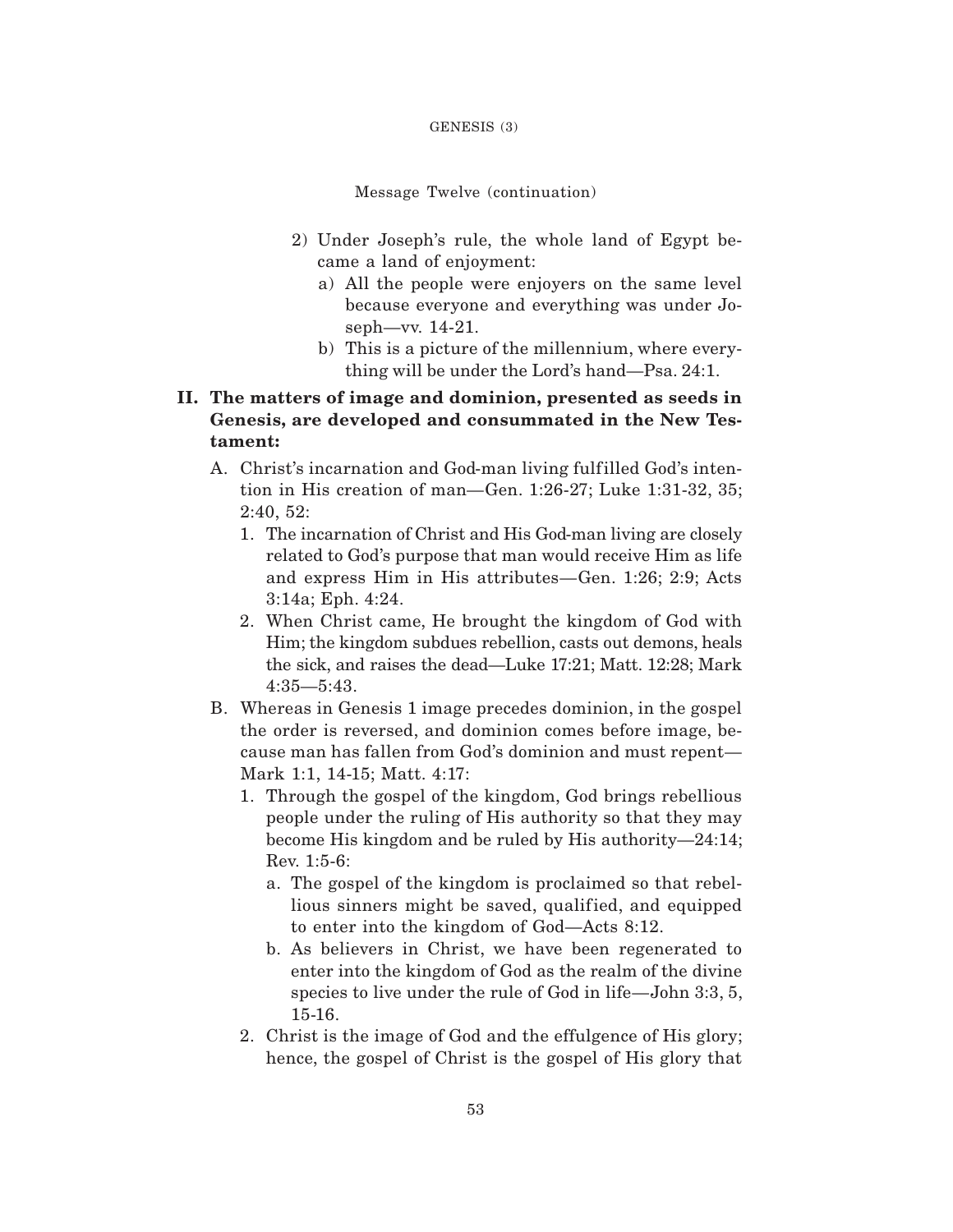Message Twelve (continuation)

illuminates and shines forth—2 Cor. 4:3-4; Col. 1:15; Heb. 1:3:

- a. In 2 Corinthians 4:4 God is the image, the image is Christ, Christ is the glory, the glory is the gospel, and the gospel is the illumination.
- b. Through the illumination of the gospel of the glory of Christ, the shining reality of Christ, who is the embodiment and expression of the Triune God, is the treasure within us—vv. 6-7.
- C. God intends that the believers in Christ be conformed to the image of the firstborn Son and that they reign in life—Rom. 8:29; 5:17:
	- 1. Conformation to the image of God's Son issues in His being the Firstborn among many brothers—8:29:
		- a. Conformation denotes the shaping of life, shaping us into the image of the firstborn Son of God.
		- b. Conformation is a process in which we are saved in life from our self-likeness to be conformed to the image of the firstborn Son for His corporate expression—5:10.
	- 2. God's complete salvation is for us to reign in life by the abundance of grace and of the gift of righteousness—vv. 17, 21:
		- a. In experience, to reign in life is to be under the ruling of the divine life, the kingly and royal life with which we have been regenerated—John 3:3, 5-6, 15-16; Rom. 5:17.
		- b. All the believers who have received the abundance of grace and of the gift of righteousness need to practice the restriction and limitation of the divine life—Matt. 8:9; 2 Cor. 2:12-14; 5:14.
- D. As believers, we may know Christ as the image of God and live in the kingdom of the Son of God's love—Col. 1:15, 13:
	- 1. God is invisible, but Christ as the Son of His love, who is the effulgence of His glory and the impress of His substance, is His image, expressing what He is—Heb. 1:3; Col. 1:15.
	- 2. To be transferred into the kingdom of the Son of the Father's love is to be transferred into the Son, the Beloved, who is life to us—v. 13; 1 John 5:11-12: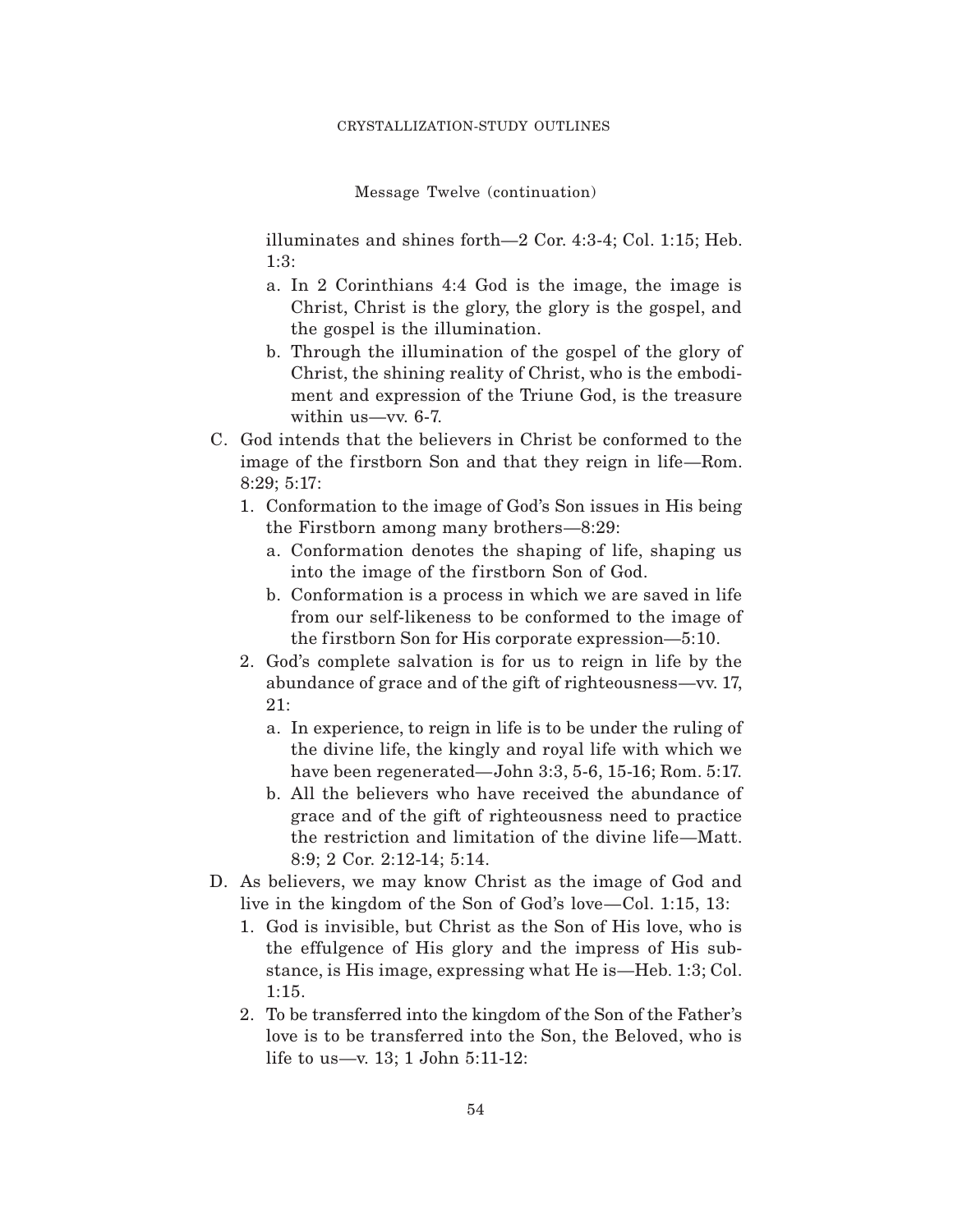#### GENESIS (3)

#### Message Twelve (continuation)

- a. Because the Father delights in His Son, the kingdom of the Son is a pleasant thing, a matter of delight—Matt. 3:17; 17:5.
- b. The kingdom in which we may live today is a realm full of life, light, and love; in this realm there is no fear— 1 Pet. 2:9.
- c. The church is the kingdom of the Son of the Father's love, which is as delightful to the Father as the Son is— Col. 1:13; 4:15-16.
- E. The church as the one new man is the corporate man in God's intention; this universal new man will fulfill the twofold purpose of bearing God's image to express Him and exercising God's authority to represent Him and fight against God's enemy for God's kingdom—Eph. 2:15; 4:24; 6:10-20; Col. 3:10-11:
	- 1. God's creation of man for His expression and representation is a picture, a type, of the universal new man in God's new creation—Gen. 1:26-28; Eph. 4:24.
	- 2. The corporate new man bears the image of Him who created him (Col. 3:10), for the new man was "created according to God in righteousness and holiness of the reality" (Eph. 4:24).
	- 3. The one new man is a corporate warrior fighting against God's enemy to bring in God's kingdom—6:10-20; Rev. 12:10.
- F. In the coming age, the age of the millennial kingdom, the glorious kingdom of God will be manifested on earth—Matt. 6:13; Rev. 11:15:
	- 1. When the Lord Jesus comes again, He and the overcomers as the corporate smiting stone will become a great mountain to fill the whole earth, making the whole earth God's kingdom, His dominion—Dan. 2:34-35, 44-45.
	- 2. The kingdom is a realm in which God exercises His power so that He can express His glory; thus, God's glory goes with His kingdom—Matt. 6:13; 1 Thes. 2:12.
	- 3. In the millennium the overcoming believers will be with Christ in the bright glory of the kingdom, shining forth "like the sun in the kingdom of their Father"—Matt. 13:43.
- G. The New Jerusalem in eternity is the consummation of image and dominion—Rev. 21:2, 10-11: